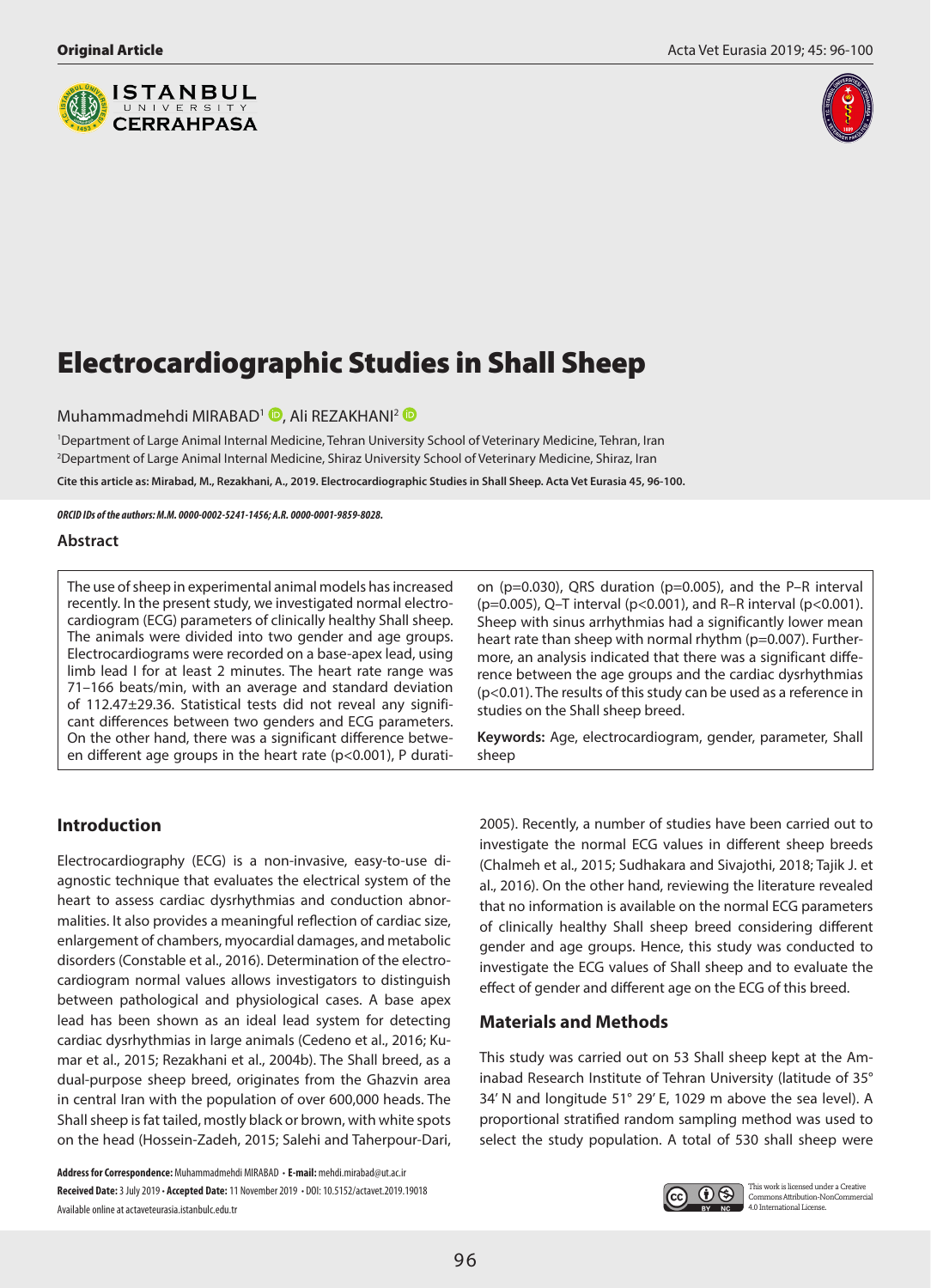selected, and the animals were divided into four groups (240 male sheep, 290 female sheep, 250 lambs, and 280 adults) regarding their gender and age. Ten percent of each stratum was randomly chosen based on the ear tag. No signs of failure in the cardiovascular system (edema, jugular distension, or pulsation) of the sheep were observed. Before obtaining the ECG, the health of animals was confirmed by physical examination. A single-channel electrocardiographic machine (Fukuda 501B-III, Japan) with the paper speed of 25 mm/sec and calibration of 10 mm equal to 1 mV was used. The sheep were held in the restraint box, 10 minutes prior to recording the ECG. To avoid stress reactions of sheep separated from the rest of the flock, the restraint box was placed inside the sheep flock. As much as possible, familiar shepherds were used to carry out the study. The connection between the small alligator electrode clips and the sheep's skin were moistened by 70% isopropyl alcohol. The positive electrode (left arm) was positioned in the fifth left intercostal space at the elbow level near the cardiac apex, the negative electrode (right arm) was attached to the left jugular groove at the cardiac base top, and the ground lead was placed on site away from the heart (Constable et al., 2016). To record the electrocardiograms, the base apex lead, limb lead I was used for at least 2 minutes. To analyze and measure the ECG parameters, a magnifying glass was used. By means of this method, the precision of duration and amplitude was 0.02 s and 0.05 mV, respectively. In the next step, the cardiac rate and rhythm, the amplitude of P, Q, R, S, and T waves; the duration of P, QRS, and T waves; and the P–R, Q–T, and R–R intervals were calculated and recorded. The heart rate was determined by measuring the R–R interval. A statistical analysis was carried out using the Statistical Package for the Social Sciences 20 (SPSS IBM Corp.; Armonk, NY, USA), and the data were expressed as the mean± standard deviation. The independent samples t-tests were used to evaluate statistical differences in the heart rate, wave amplitude, and duration, and the duration of the P–R, Q–T, and R–R intervals between the two genders and the two age groups. Pearson's correlation test was used to evaluate the relationship between the heart rate and age. Comparison of dysrhythmias between the two genders and age groups were performed using chi-square tests. The findings of this study were considered statistically significant at a p-value <0.05.

#### **Results**

The heart rate range was 71–166 beats/min, with an average and standard deviation of 112.47±29.36. There was a strong negative correlation between the heart rate and age (r=−0.875, p<0.001). The analysis of the ECG waveform and the associated parameters (features) is presented in Tables 1 and 2.

Statistical tests in the studied animals did not reveal any significant differences between the heart rate, amplitude, and duration of ECG parameters and the duration of the P–R, Q–T, and R–R intervals with gender. In contrast, there was a significant difference between different age groups in the heart rate (p<0.001), P duration (p=0.030), QRS duration (p=0.005), P–R interval (p=0.005), Q–T interval (p<0.001), and R–R interval (p<0.001). Further analysis showed that the sheep with sinus arrhythmias had a significantly lower mean heart rate than sheep with normal rhythms (p=0.007). A chi-squared analysis indicated that there was a significant difference between the age groups and the dysrhythmias ( $p$ <0.01, df=2,  $\chi^2$ =10.967). The frequency of cardiac dysrhythmias in different age groups of Shall sheep is shown in the Figure 1.

Sinus tachycardia and sinus arrhythmia were two cardiac irregularities observed in the study. It is interesting to note that the normal cardiac rhythm was not observed in any of the 25 lambs examined in the study. From the Figure 1, it can be seen that the frequency of sinus tachycardia in Group 1 (lambs) is higher than in Group 2 (adults), and the difference is statistically significant (p<0.001, df=1,  $\chi^2$ =26.323).

|                                | All sheep         | Male sheep        | <b>Female sheep</b> | Group 1 (lambs)                | Group 2 (adults)             |
|--------------------------------|-------------------|-------------------|---------------------|--------------------------------|------------------------------|
| Number of animals              | 53                | 24                | 29                  | 25                             | 28                           |
| Heart rate (Beats/min)         | $112.47 + 29.36$  | $117.50 + 29.11$  | $108.31 \pm 29.42$  | 139.40±12.89**                 | 88.42±15.56**                |
| P amplitude                    | $0.152 + 0.038$   | $0.141 \pm 0.038$ | $0.161 \pm 0.036$   | $0.160 + 0.032$                | $0.145 + 0.042$              |
| P duration                     | $0.040 + 0.007$   | $0.039 + 0.007$   | $0.041 \pm 0.006$   | $0.038 + 0.007*$               | $0.042 \pm 0.006*$           |
| P-R interval                   | $0.118 + 0.027$   | $0.117 + 0.020$   | $0.119 + 0.032$     | $0.107 \pm 0.013$ <sup>+</sup> | $0.128 \pm 0.033^+$          |
| QRS amplitude                  | $0.670 \pm 0.193$ | $0.676 + 0.223$   | $0.665 + 0.169$     | $0.689 + 0.144$                | $0.653 + 0.230$              |
| <b>ORS</b> duration            | $0.044 \pm 0.011$ | $0.042 \pm 0.009$ | $0.045 \pm 0.012$   | $0.040 + 0.005$ <sup>+</sup>   | $0.048 + 0.013$ <sup>+</sup> |
| O-T interval                   | $0.262 + 0.049$   | $0.256 + 0.045$   | $0.266 + 0.052$     | $0.222 + 0.015**$              | $0.297 \pm 0.040$ **         |
| T amplitude                    | $0.431 \pm 0.234$ | $0.427 \pm 0.198$ | $0.435 + 0.263$     | $0.456 + 0.153$                | $0.409 + 0.289$              |
| T duration                     | $0.063 + 0.025$   | $0.063 + 0.013$   | $0.062 + 0.031$     | $0.058 + 0.013$                | $0.067 + 0.031$              |
| R-R interval                   | $0.569 \pm 0.151$ | $0.544 \pm 0.146$ | $0.589 \pm 0.154$   | $0.433 \pm 0.039**$            | $0.690 \pm 0.102$ **         |
| *p≤0.05; **p≤0.001; $tp$ ≤0.01 |                   |                   |                     |                                |                              |

**Table 1.** Heart rate, amplitude, and duration of the electrocardiographic waves in different genders and age groups of Shall sheep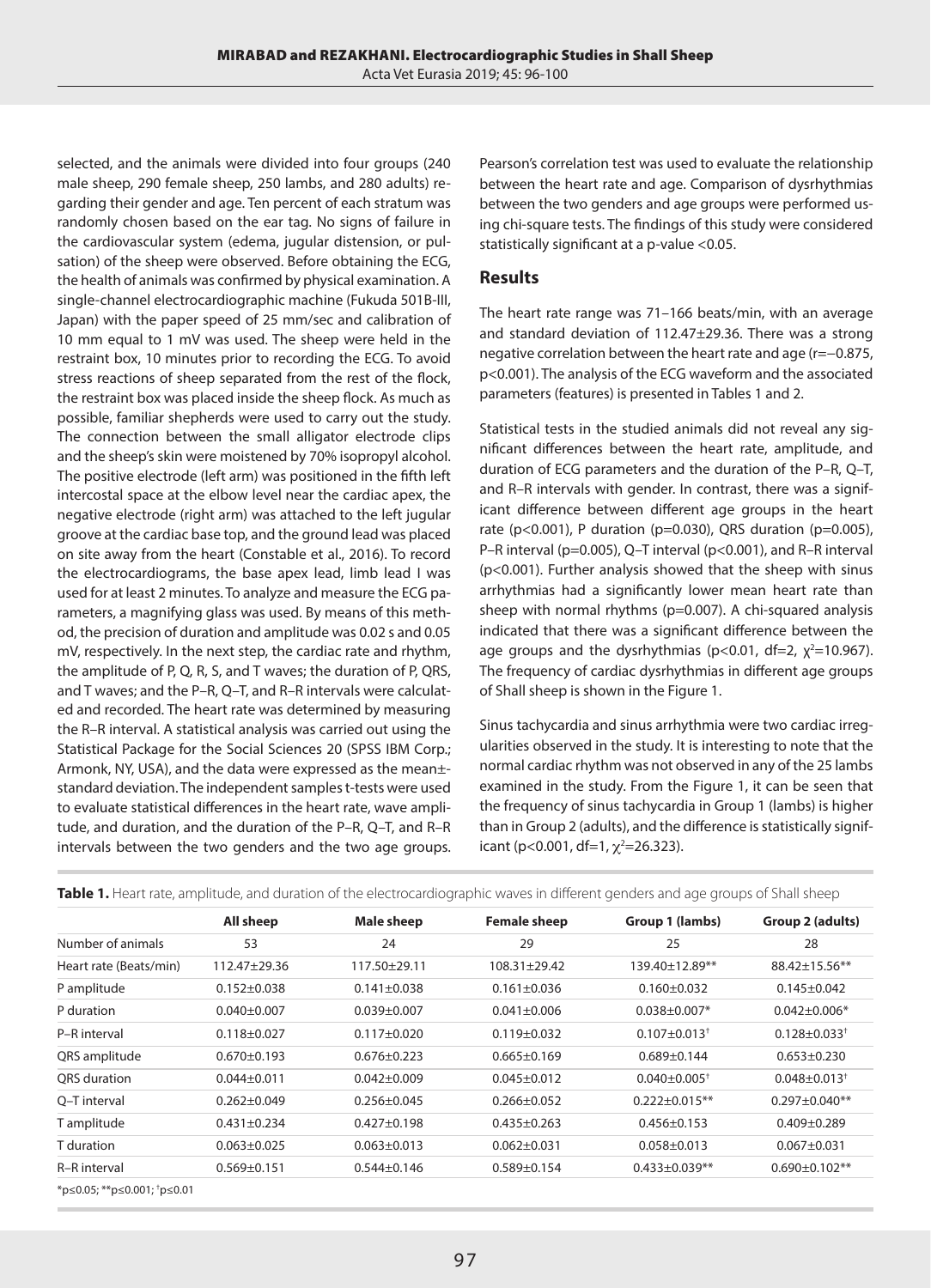**Table 2.** Configuration of the electrocardiographic waves in Shall sheep

| <b>ECG configuration p</b> wave |      |    | <b>QRS</b> complex          |    | <b>T</b> wave |  |
|---------------------------------|------|----|-----------------------------|----|---------------|--|
| <b>ECG</b> patterns             |      | r٢ | OS                          |    | $+/-$         |  |
| Number                          | 53   | 19 | 34                          | 47 | h             |  |
| Percentage                      | 100% |    | 35.84% 64.15% 88.67% 11.32% |    |               |  |

ECG: electrocardiogram



**Figure 1.** Frequency of dysrhythmias in different age groups of Shall sheep

## **Discussion**

Despite the enormous contribution to human cardiovascular research (Bhatt et al., 2005; Camacho et al., 2016; Milani-Nejad and Janssen, 2014), the studies that have considered normal ECG values and dysrhythmias in sheep are limited. Constant and steady-state configuration in the cardiac parameters, accompanied by negligible effects of animal movement on the ECG quality are the reasons for the use of the base–apex lead system in large animal cardiology (Constable et al., 2016). In reviewing the literature, no data were found on the normal ECG values of the Shall sheep. Hence, the present study was designed to determine the standard values of ECG parameters in clinically healthy Shall sheep based on gender and age.

In our study, the mean heart rate for the Shall sheep was 112.47±29.36. The mean heart rate was found to be higher in the Kermani sheep with 128.9 beats/minute, and lower in the Balouchi sheep with 89.6 beats/minute, Garol sheep with 85 beats/minute, and fat-tailed sheep with 102 beats/minute (Ahmed and Sanyal, 2008; Rezakhani and Edjtehadi, 1980; Tajik J. et al., 2016; Tajik T. et al., 2016). Previous research has documented that the heart rate can be recognized as an indicator of

age variation in diverse animals (Ferasin et al., 2010; O'connor et al., 2008; Ohmura and Jones, 2017; Rezakhani et al., 2004a; Santarosa et al., 2016), and especially in sheep (Sudhakara and Sivajothi, 2018; Tajik T. et al., 2016). In the current study, the mean heart rate found for adult Shall sheep was 88.42±15.56, which is statistically significantly lower than the mean heart rate found for lamb Shall sheep (139.40±12.89). There were no significant differences between the two genders and the heart rate. This finding corroborates by Tajik J. (2016) and contrasts with another study (Tajik T. et al., 2016). In this study, the rams had a higher heart rate than the ewes. Certain factors such as animal excitement, age, behavior, and individual identity can affect the heart rate (Baldock et al., 1988; Constable et al., 2016). A significant difference was found between the P-wave duration and age groups of Shall sheep. Nevertheless, this finding is in contradiction with previous reports, which found no apparent difference between the P-wave duration and age groups of different sheep breeds (Chalmeh et al., 2015; Sudhakara and Sivajothi, 2018; Tajik J. et al., 2016; Tajik T. et al., 2016). Also, this result is in agreement with other studies with both human and animal models (Barutçu et al., 2009; Santarosa et al., 2016). The spread of electrical activity through the atria consequently leads to an increase in the heart size with aging. The previous statement matches those observed in earlier studies (Avizeh et al., 2010; Ghadrdan Mashhadi et al., 2016; Reddy and Sivajothi, 2016; Surawicz and Knilans, 2008). Both the PR and QT intervals were longer in adult animals than in lambs, which was statistically significant. The PR interval represents the time impulse transmitted from the sinus node to the atrioventricular node. In addition, the QT interval reflects the ventricular depolarization and repolarization (Muir and Hubbell, 2008; Surawicz and Knilans, 2008). A similar mechanism could explain longer PR and QT intervals in adult animals, as previously described for P duration. The QRS duration was considered a detection criteria in impaired ventricular conduction (Das and Zipes, 2012; Surawicz and Knilans, 2008). Numerous studies have confirmed the age-related changes in QRS duration (Ghadrdan Mashhadi et al., 2016; Mantovani et al., 2013; Rezakhani et al., 2004b). Also, various factors such as hyperkalemia, abnormal or partial impulse formation, and sodium-channel blockers contribute to the QRS complex widening (Muir and Hubbell, 2008; Surawicz and Knilans, 2008). As a hypothesis, it can be argued that in the Shall sheep, the effect of age on the ECG parameters is more prominent than gender. Once again, the reason could be the differences in the size of the heart of the lambs compared to the adult sheep. The influence of gender on ECG parameters has been widely studied (Ghadrdan Mashhadi et al., 2016; Macfarlane, 2018). Furthermore, the effect of sex hormones on ECG parameters has been proven by different authors (Santarosa et al., 2016; Tajik T. et al., 2016; Ziv and Kaufman, 2012). Further studies are required in different sheep breeds to investigate the effects of sex hormones on the ECG parameters.

As shown in Table 2, the configuration of the p waves in all animals were positive. A positive p wave was the most prominent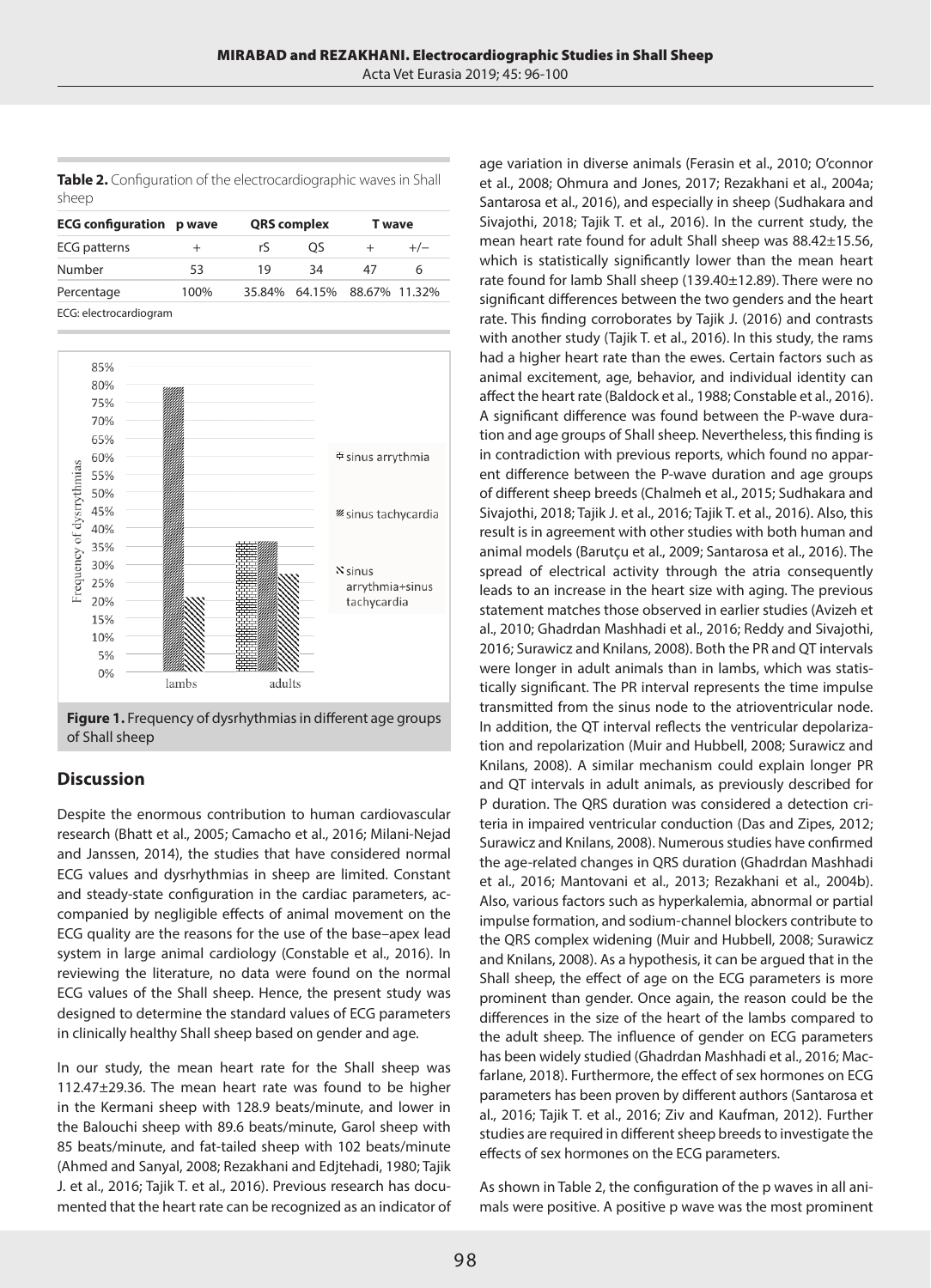configuration of p wave in other studies (Rezakhani and Edjtehadi, 1980; Tajik T. et al., 2016; Torío et al., 1997). The dominant QRS configuration in our sheep was QS. The QS morphology has been reported to be the main QRS morphology (in the base-apex lead system) by various researchers (Kamali et al., 2017; Rezakhani and Edjtehadi; 1980, Rezakhani et al., 2004b). The T wave was positive or diphasic (+/−). This finding has been reported by different authors in different sheep breeds (Tajik J. et al., 2016; Tajik T. et al., 2016). There was no normal sinus rhythm in lambs (Figure 1). The impulse initiation and conduction above normal (90 and 120 for adult sheep and lambs, respectively) with origin of the sinus node considered to be sinus tachycardia (Constable et al., 2016). Previous studies have shown that sinus tachycardia is the most prominent arrhythmia in lambs (Chalmeh et al., 2015; Pourjafar et al., 2011). Physiologic sinus tachycardia is mainly rooted in catecholamine, however synergistic inhibition of the vagus nerve plays a role in the formation of this cardiac arrhythmia (Yusuf and Camm, 2005). Sinus tachycardia is frequently associated with excitement, pain, exercise, anemia, hypotension, and the administration of adrenergic agents (Constable et al., 2016; Muir and Hubbell, 2008). As sinus tachycardia is a physiological response to stress, treatment is rarely required (Reed et al., 2018). Another dysrhythmia observed in this study was sinus arrhythmia. The PP interval variability >10% is clearly and unambiguously indicative of sinus arrhythmia (Constable et al., 2016). Physiological reaction to respiration or drug-induced vagal stimulation are predisposing factors for sinus arrhythmia (Das and Zipes, 2012). In the current study, sheep with sinus arrhythmias had a significantly lower mean heart rate than sheep with normal rhythms (p=0.007). This finding has been confirmed in other studies (Rezakhani and Edjtehadi, 1980; Rezakhani et al., 2004a; Tajik T. et al., 2016). Cardiac irregularities are considered a normal physiological phenomenon since there were no clinical signs of cardiovascular disease. Finally, results obtained from this study can be used as a reference for future studies, and one of the more significant findings is the suitability of the base–apex lead system in the Shall sheep.

#### Peer-review: Externally peer-reviewed.

**Author Contributions:** Concept – M.M., A.R.; Design - M.M., A.R.; Supervision - M.M., A.R.; Resources - M.M., A.R.; Materials - M.M.; Data Collection and/or Processing - M.M., A.R.; Analysis and/or Interpretation - M.M., A.R.; Literature Search - M.M., A.R.; Writing Manuscript - M.M., A.R.; Critical Review - M.M., A.R.

**Acknowledgement:** We gratefully acknowledge the help provided by Dr.Seyed Mahdi Ghamsari, the head of Amin-Abad Research Institute.

**Conflict of Interest:** The authors have no conflicts of interest to declare.

**Financial Disclosure:** The authors declared that this study has received no financial support.

## **References**

- **Ahmed, J.A., Sanyal, S., 2008.** Electrocardiographic studies in Garol sheep and black Bengal goats. Research Journal of Cardiology 1**,** 1-8. **[\[CrossRef\]](https://doi.org/10.3923/rjc.2008.1.8)**
- **Avizeh, R., Papahn, A., Ranjbar, R., Rasekh, A., Molaee, R., 2010.** Electrocardiographic changes in the littermate mongrel dogs from birth to six months of life. Iranian Journal of Veterinary Research 11, 304-311.
- **Baldock, N., Sibly, R., Penning, P., 1988.** Behaviour and seasonal variation in heart rate in domestic sheep, Ovis aries. Animal Behaviour 36**,** 35-43. **[\[CrossRef\]](https://doi.org/10.1016/S0003-3472(88)80247-1)**
- **Barutçu, İ., Esen, Ö., Kaya, D., Onrat, E., Melek, M., Çelik, A., Kilit, C., Esen, A.M., 2009.** The Relationship Between Aging and P Wave Dispersion. Kosuyolu Heart Journal 12**,** 5-9.
- **Bhatt, L., Nandakumar, K., Bodhankar, S., 2005.** Experimental animal models to induce cardiac arrhythmias. Indian Journal of Pharmacology 37**,** 348-357. **[\[CrossRef\]](https://doi.org/10.4103/0253-7613.19070)**
- **Camacho, P., Fan, H., Liu, Z., He, J.Q., 2016.** Large mammalian animal models of heart disease. Journal of Cardiovascular Development and Disease 3**,** 1-11. **[\[CrossRef\]](https://doi.org/10.3390/jcdd3040030)**
- **Cedeno, D.A., Lourenço, M.L., Daza, C.A., Chiacchio, S.B., 2016.** Electrocardiogram assessment using the Einthoven and base-apex lead systems in healthy Holstein cows and neonates. Pesquisa Veterinária Brasileira 36**,** 1-7. **[\[CrossRef\]](https://doi.org/10.1590/S0100-736X2016001300001)**
- **Chalmeh, A., Akhtar, I.S., Zarei, M.H., Badkoubeh, M., 2015.** Electrocardiographic indices of clinically healthy Chios sheep. Veterinary Science Development 5**,** 99-102. **[\[CrossRef\]](https://doi.org/10.4081/vsd.2015.5986)**
- **Constable, P.D., Hinchcliff, K.W., Done, S.H., Grünberg, W., 2016.** Veterinary Medicine-E-Book: A Textbook of the Diseases of Cattle, Horses, Sheep, Pigs and Goats. Elsevier Health Sciences, St. Louis.
- **Das, M.K., Zipes, D.P., 2012.** Electrocardiography of Arrhythmias: A Comprehensive Review E-Book: A Companion to Cardiac Electrophysiology. Saunders Company, Philadelphia.
- **Ferasin, L., Ferasin, H., Little, C., 2010.** Lack of correlation between canine heart rate and body size in veterinary clinical practice. Journal of Small Animal Practice 51**,** 412-418. **[\[CrossRef\]](https://doi.org/10.1111/j.1748-5827.2010.00954.x)**
- **Ghadrdan Mashhadi, A.R., Kamali, S., Haji Hajikolaei, M.R., Rezakhani, A., Fatemi, S.R., 2016.** Determination the Normal Parameters (amplitude and duration) of Electrocardiogram Waves in River Buffaloes (Bubalus Bubalis) of Khuzestan. Iranian Journal of Ruminants Health Research 1**,** 23-31.
- **Hossein-Zadeh, N.G., 2015.** Modeling the growth curve of Iranian Shall sheep using non-linear growth models. Small Ruminant Research 130**,** 60-66. **[\[CrossRef\]](https://doi.org/10.1016/j.smallrumres.2015.07.014)**
- **Kamali, S., Ghadrdan, M.A., Haji, H.M., Fatemi, T.S., Rezakhani, A., 2017.** Survey on Frequency of Various Forms of QRS Complex in Khuzestan River Buffalo. Iranian Veterinary Journal 13**,** 91-97.
- **Kumar, C.P., Sundar, N.S., Reddy, B., Praveena, G., Kumar, R., 2015.**  Electrocardiogram of small ruminants by base apex lead system. Indian Journal of Small Ruminants 21**,** 141-142. **[\[CrossRef\]](https://doi.org/10.5958/0973-9718.2015.00033.1)**
- **Macfarlane, P.W., 2018.** The influence of age and sex on the electrocardiogram. In: Kerkhof, P.L.M., Miller, VM. (Ed.), Sex-Specific Analysis of Cardiovascular Function. Springer, Cham, pp. 93-106. **[\[CrossRef\]](https://doi.org/10.1007/978-3-319-77932-4_6)**
- **Mantovani, M., Tsuruta, S., Muzzi, R., Machado, T., Pádua, M., Coimbra, C., Muzzi, L., Jacomini, J., 2013.** Electrocardiographic study in